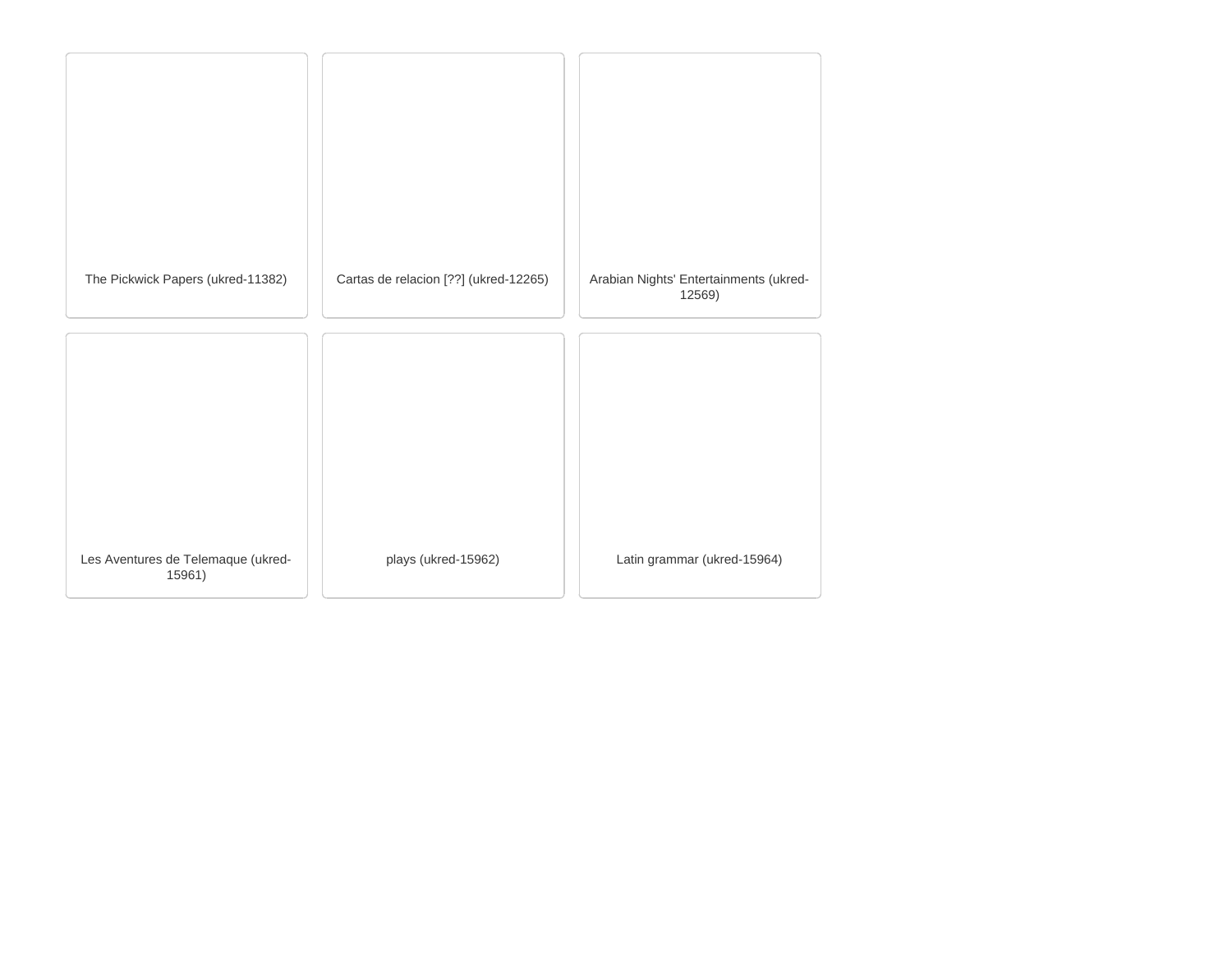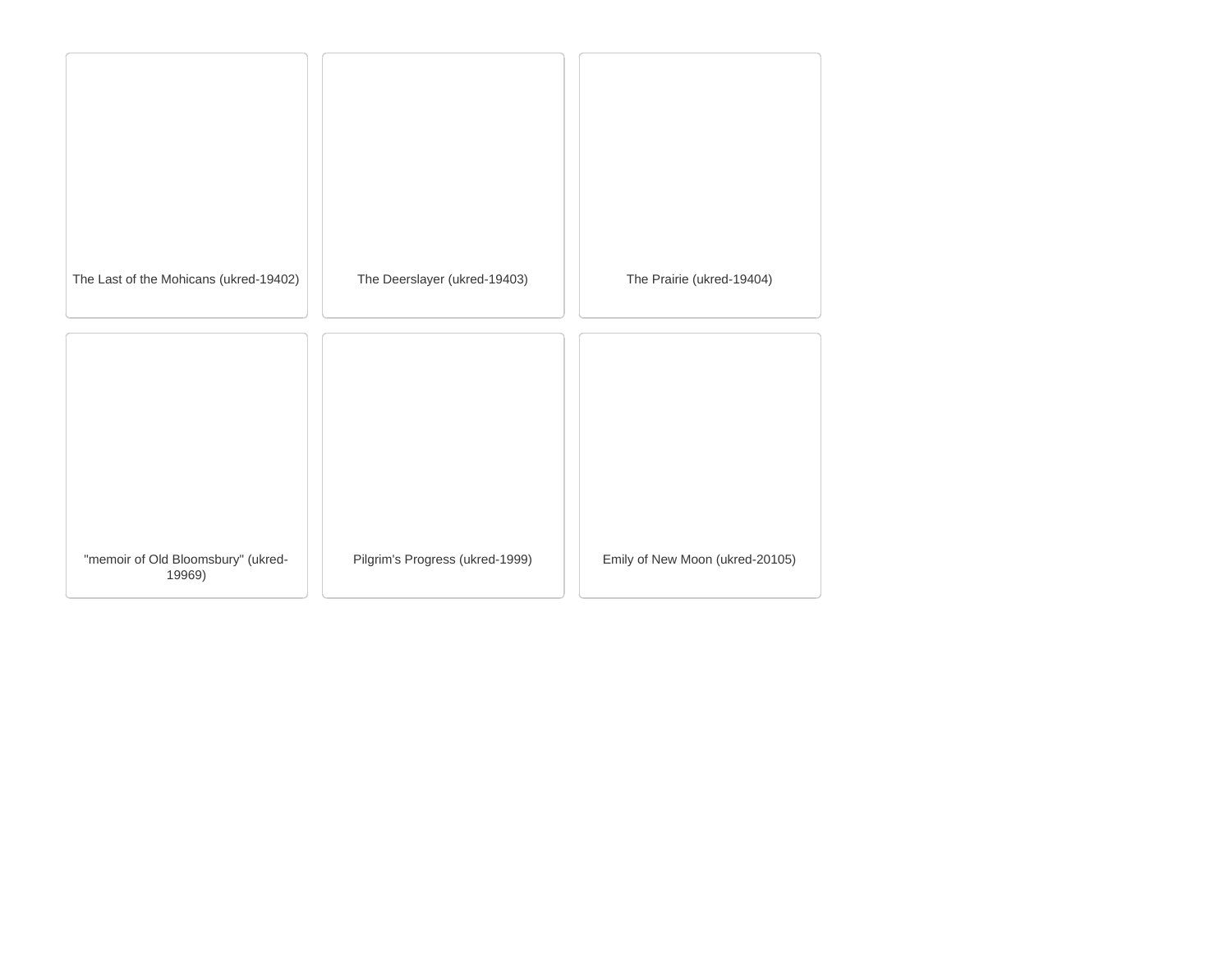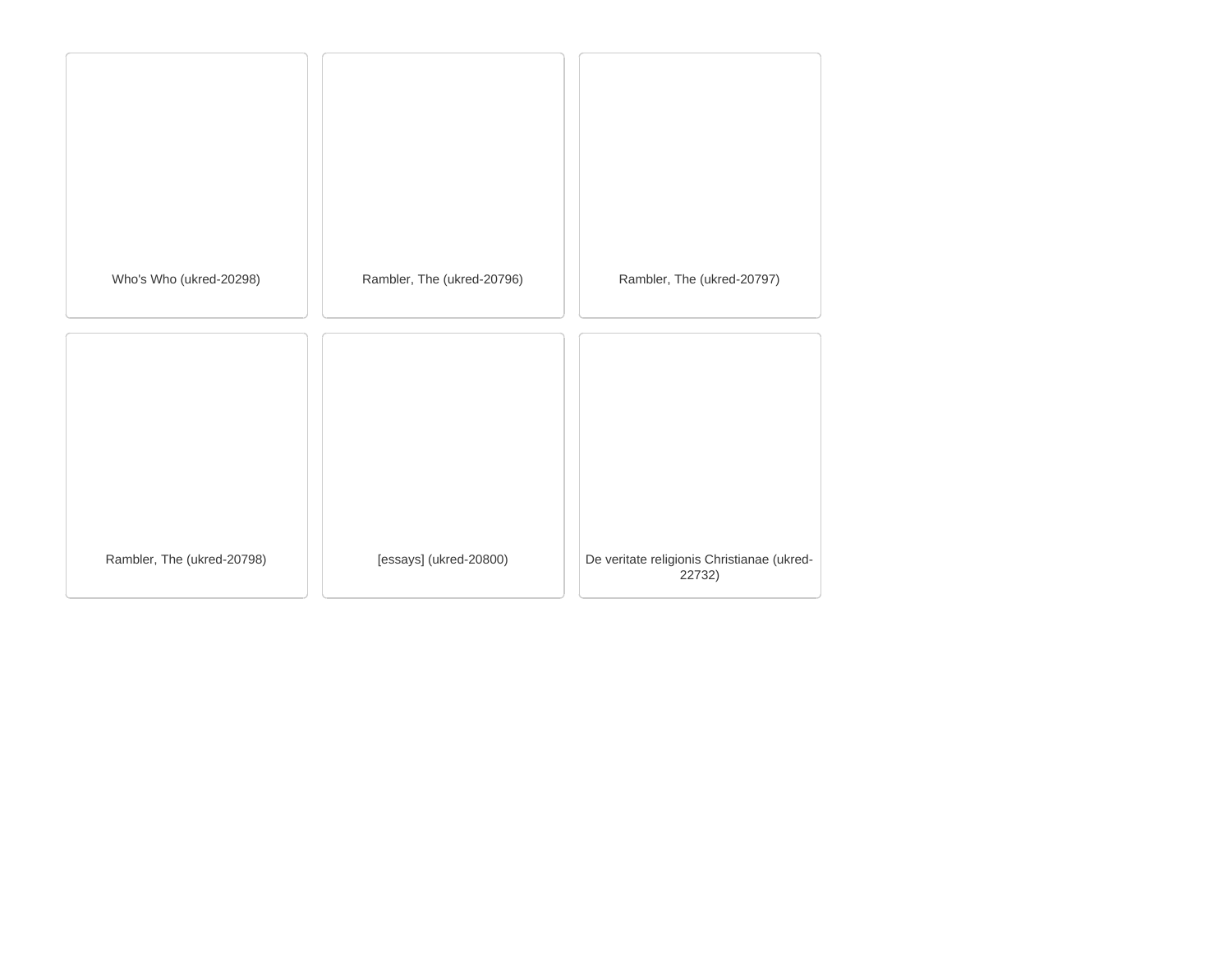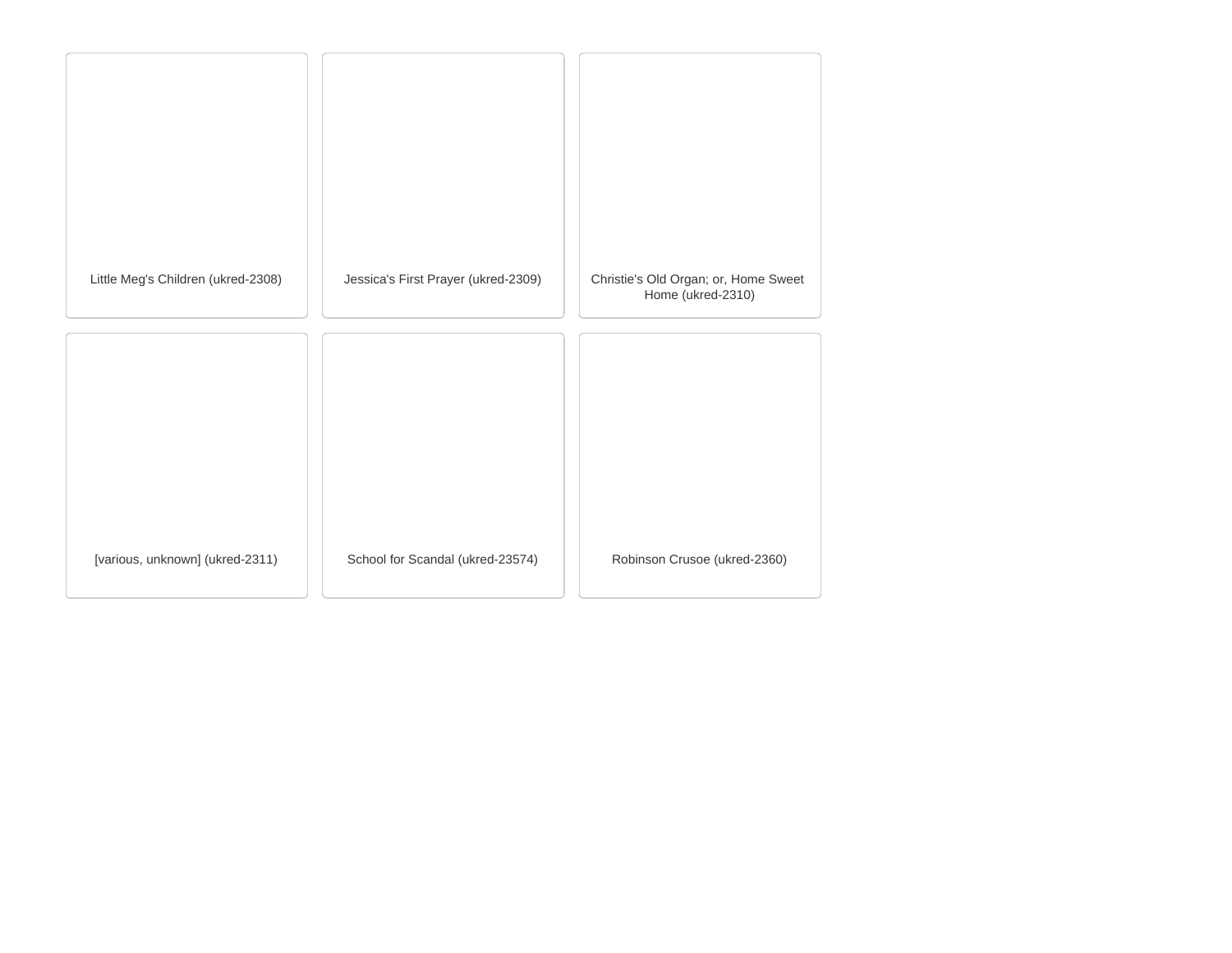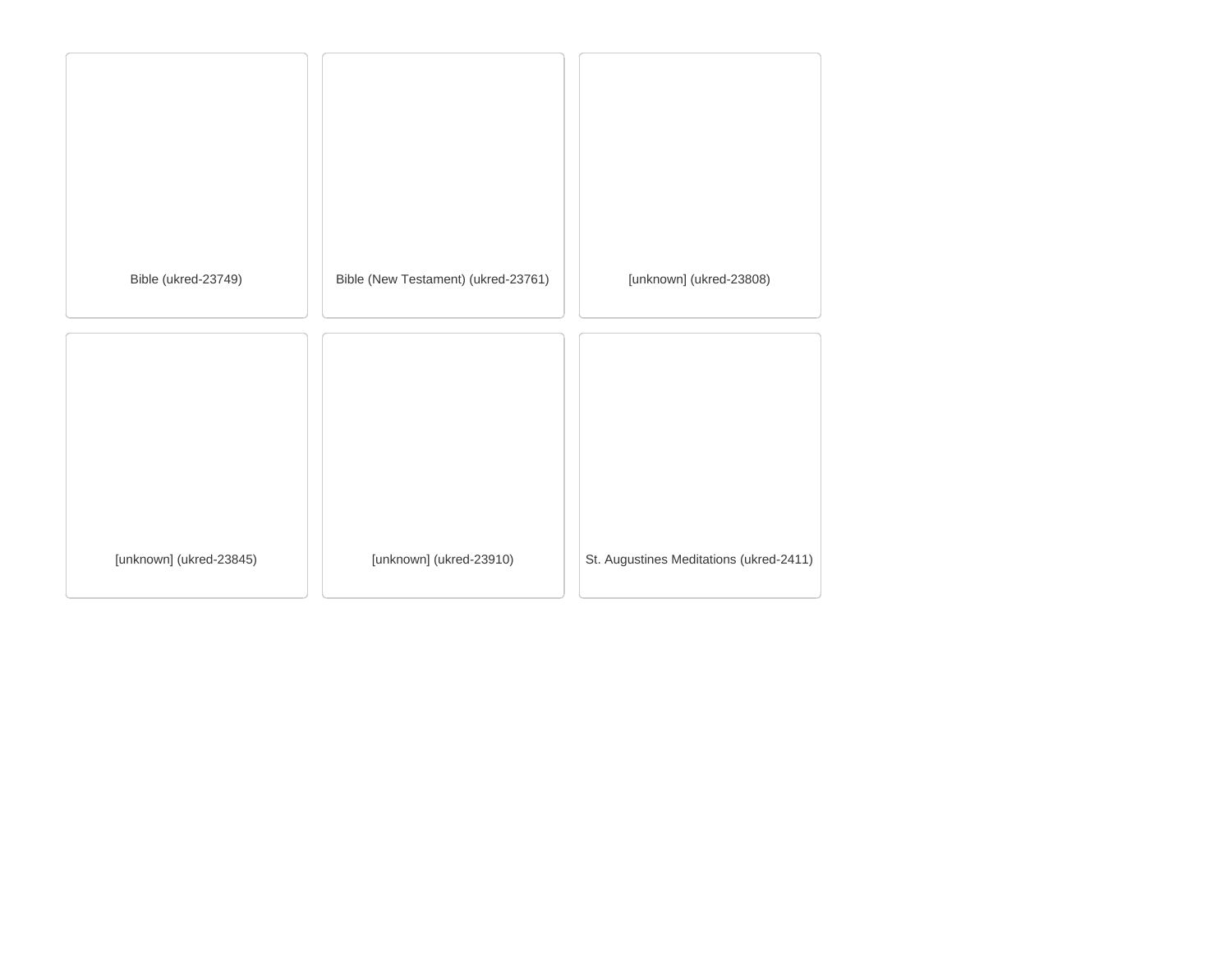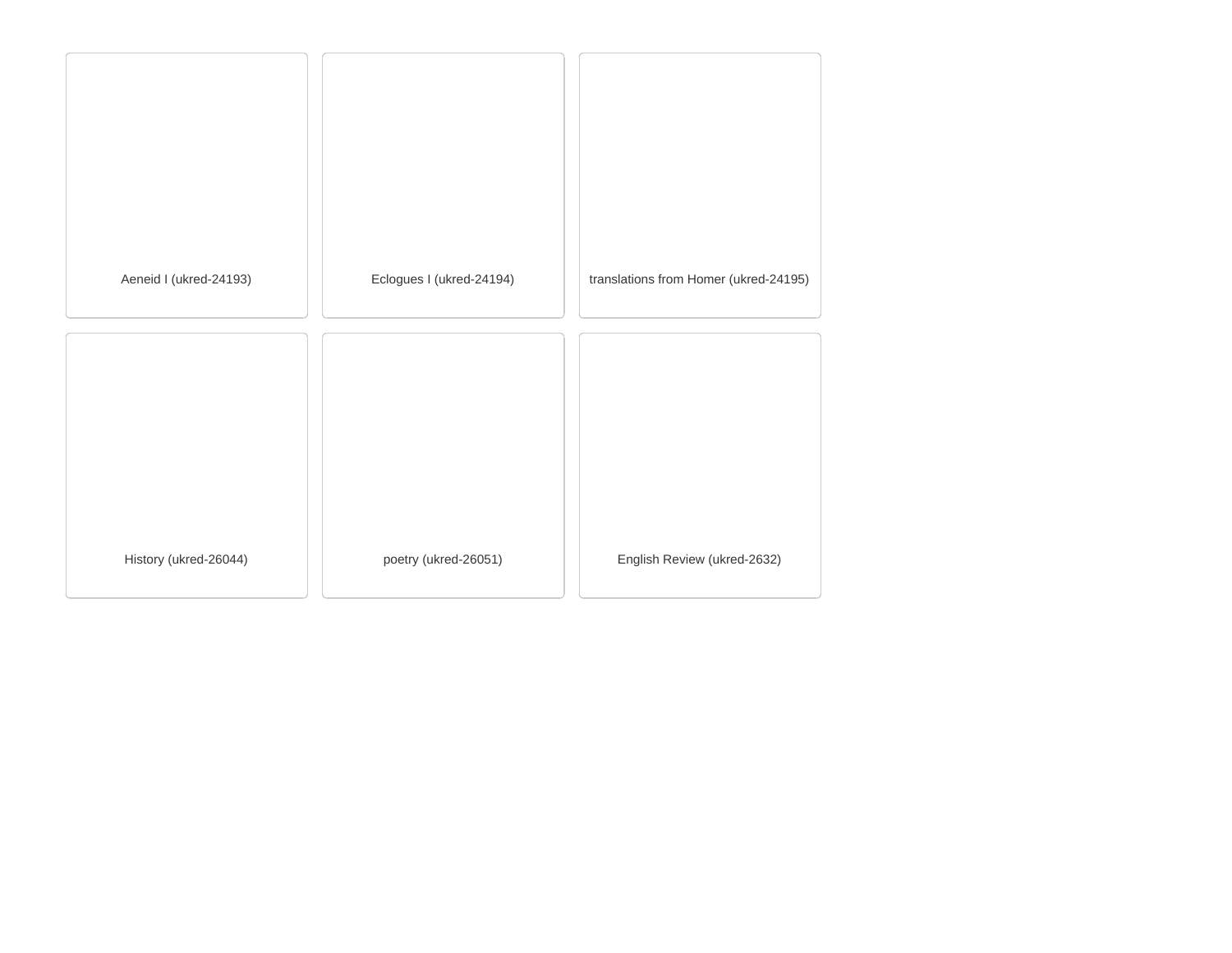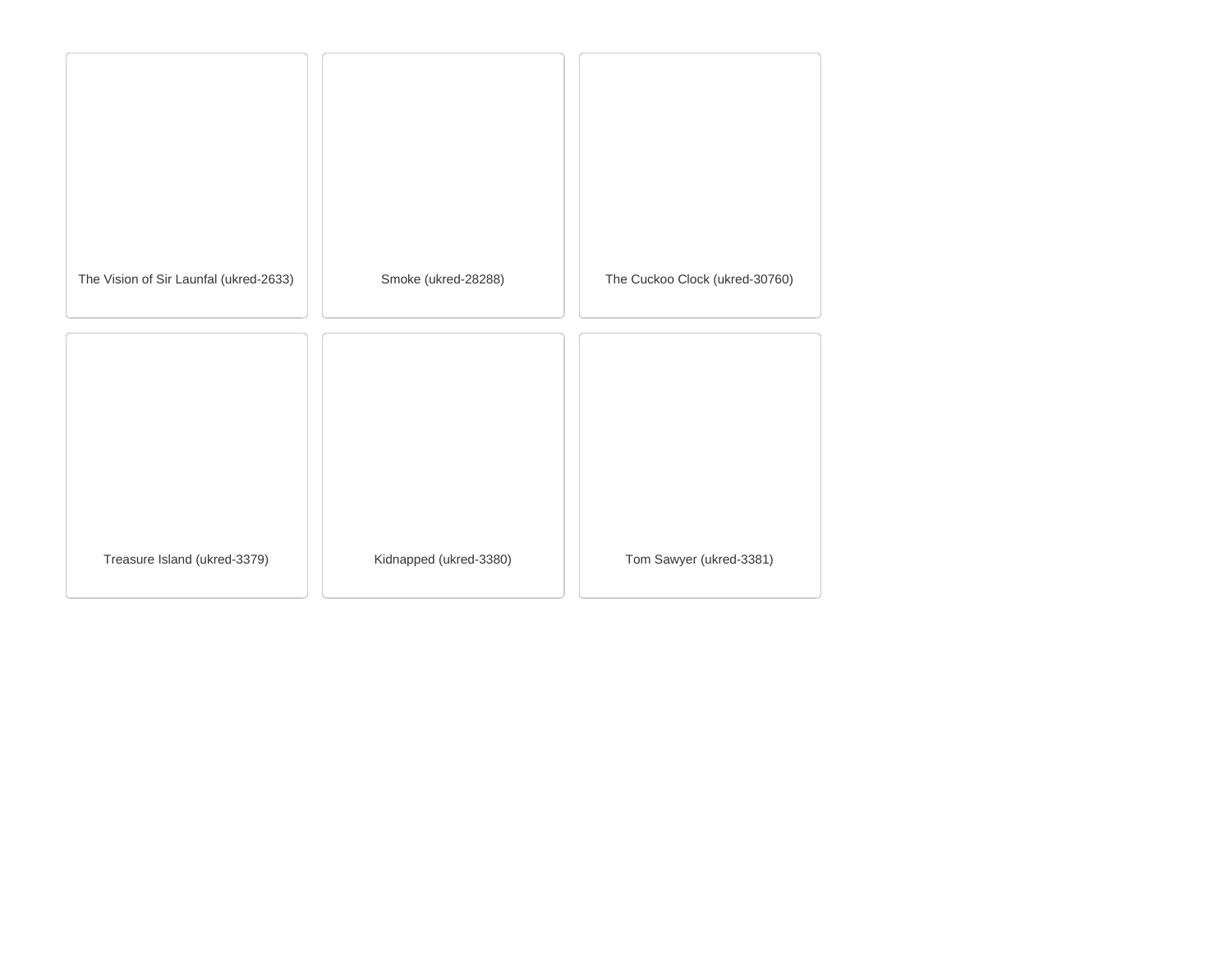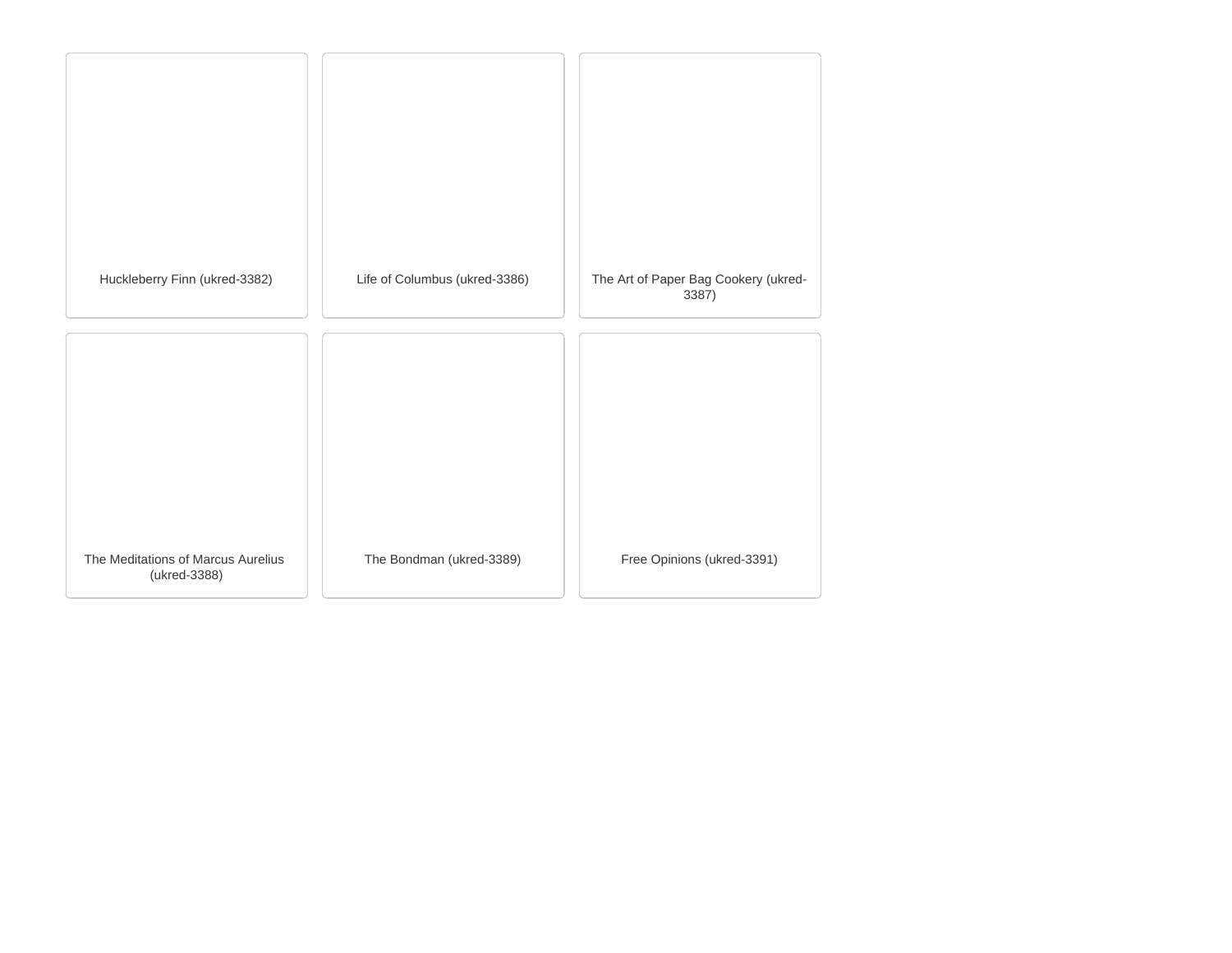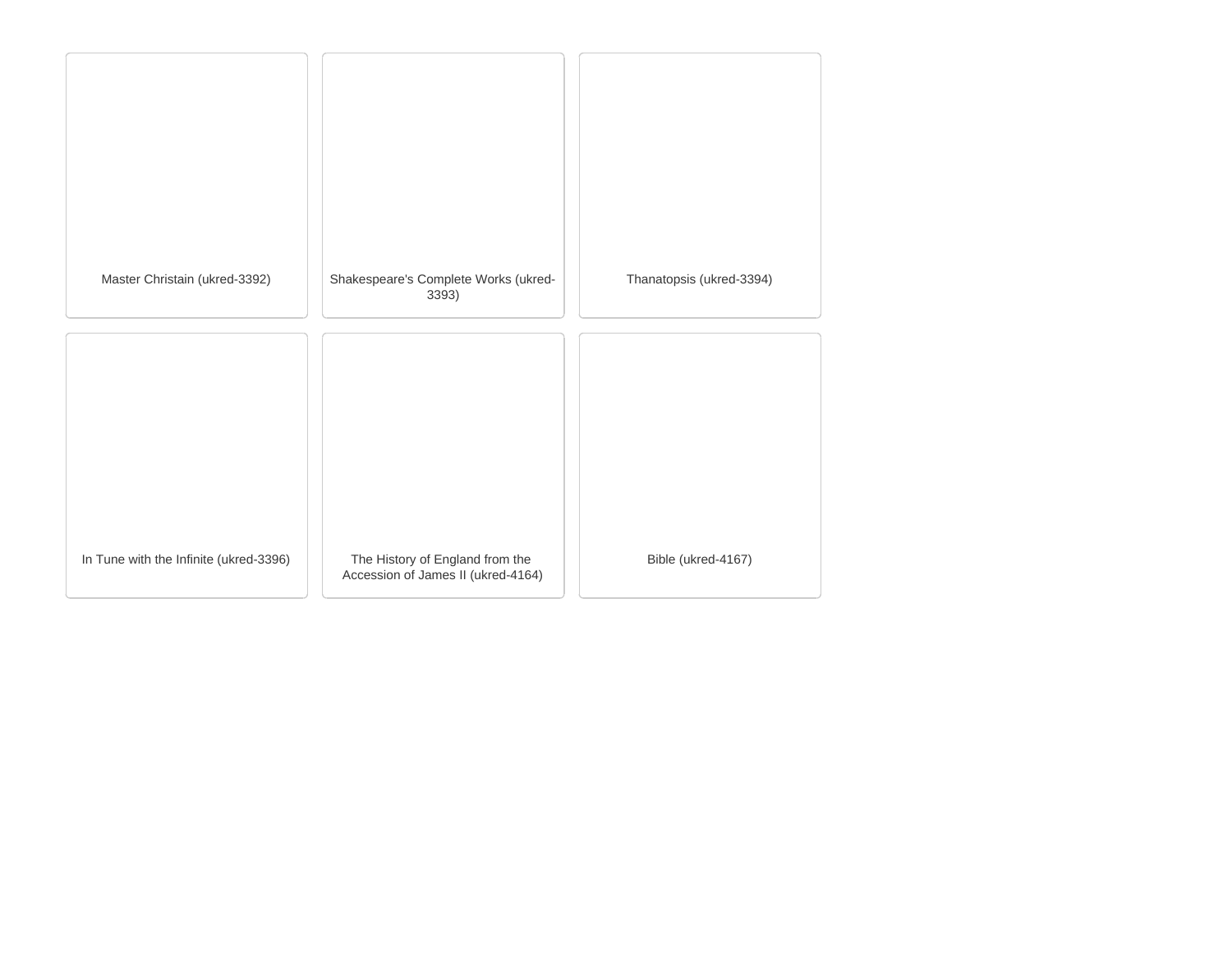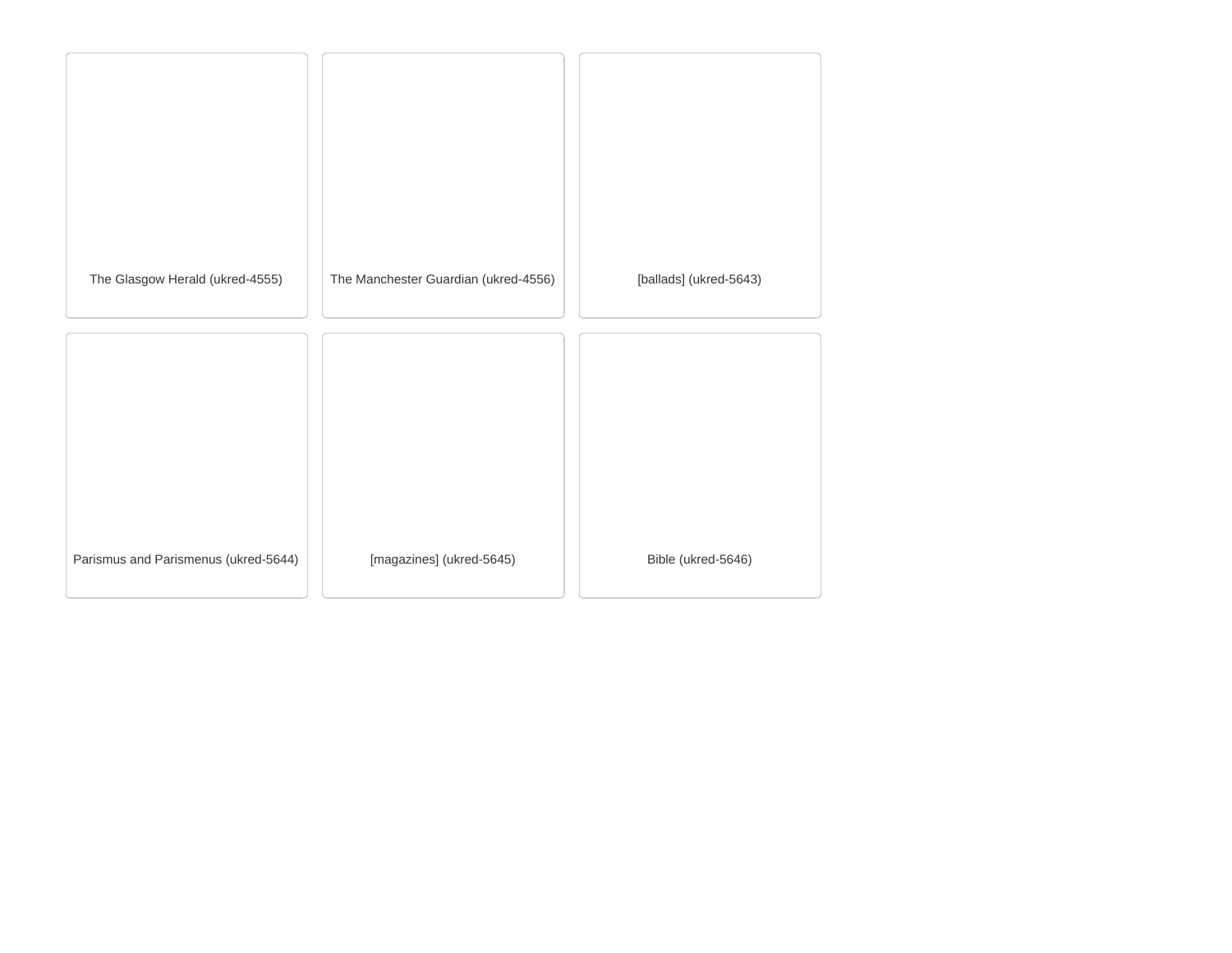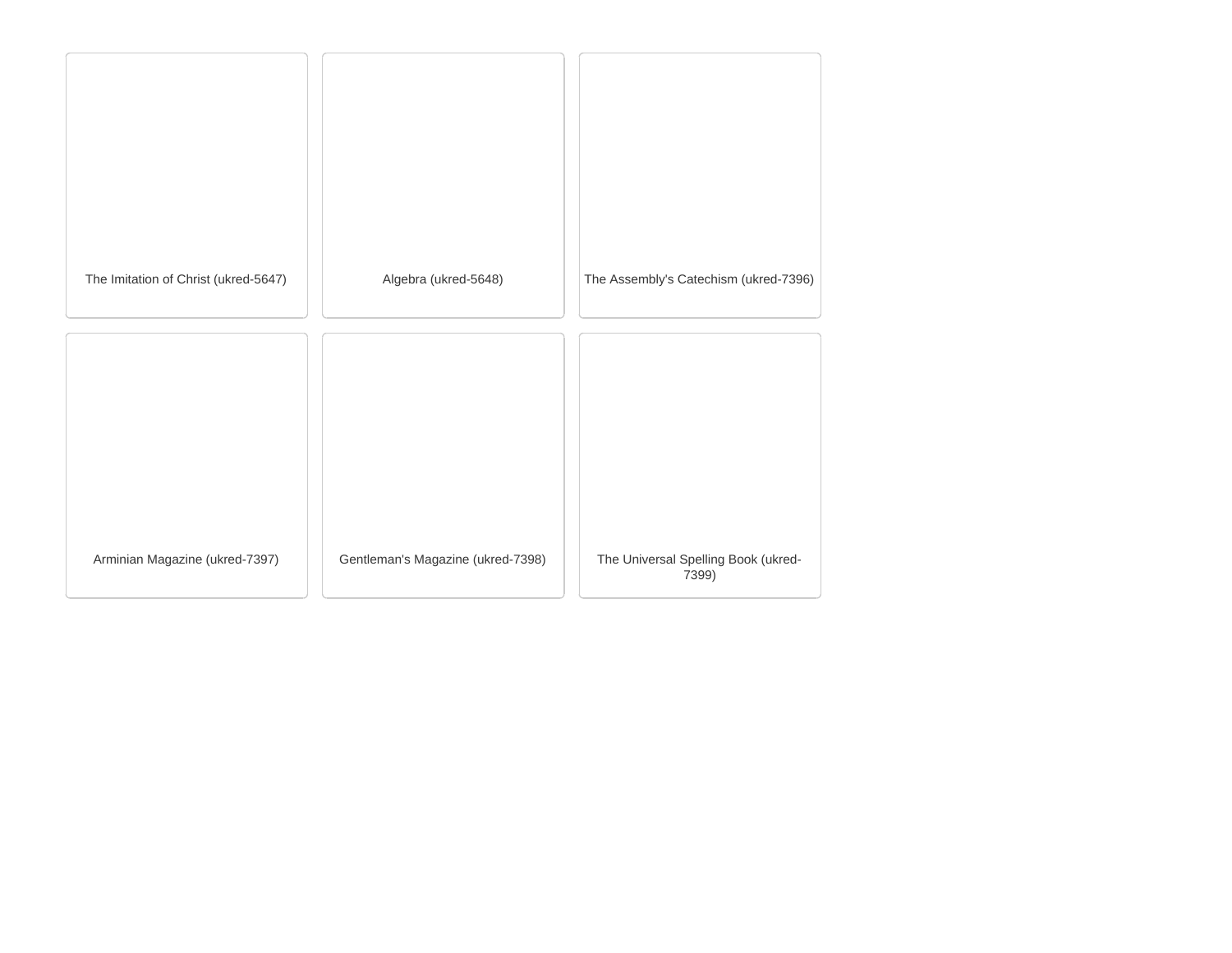| Poems (ukred-8634)   | The Life and Opinions of Tristram<br>Shandy (ukred-8639) | Les Liaisons Dangereuses (ukred-8640) |
|----------------------|----------------------------------------------------------|---------------------------------------|
|                      |                                                          |                                       |
|                      |                                                          |                                       |
|                      |                                                          |                                       |
| unknown (ukred-8651) | unknown (ukred-8652)                                     | unknown (ukred-8653)                  |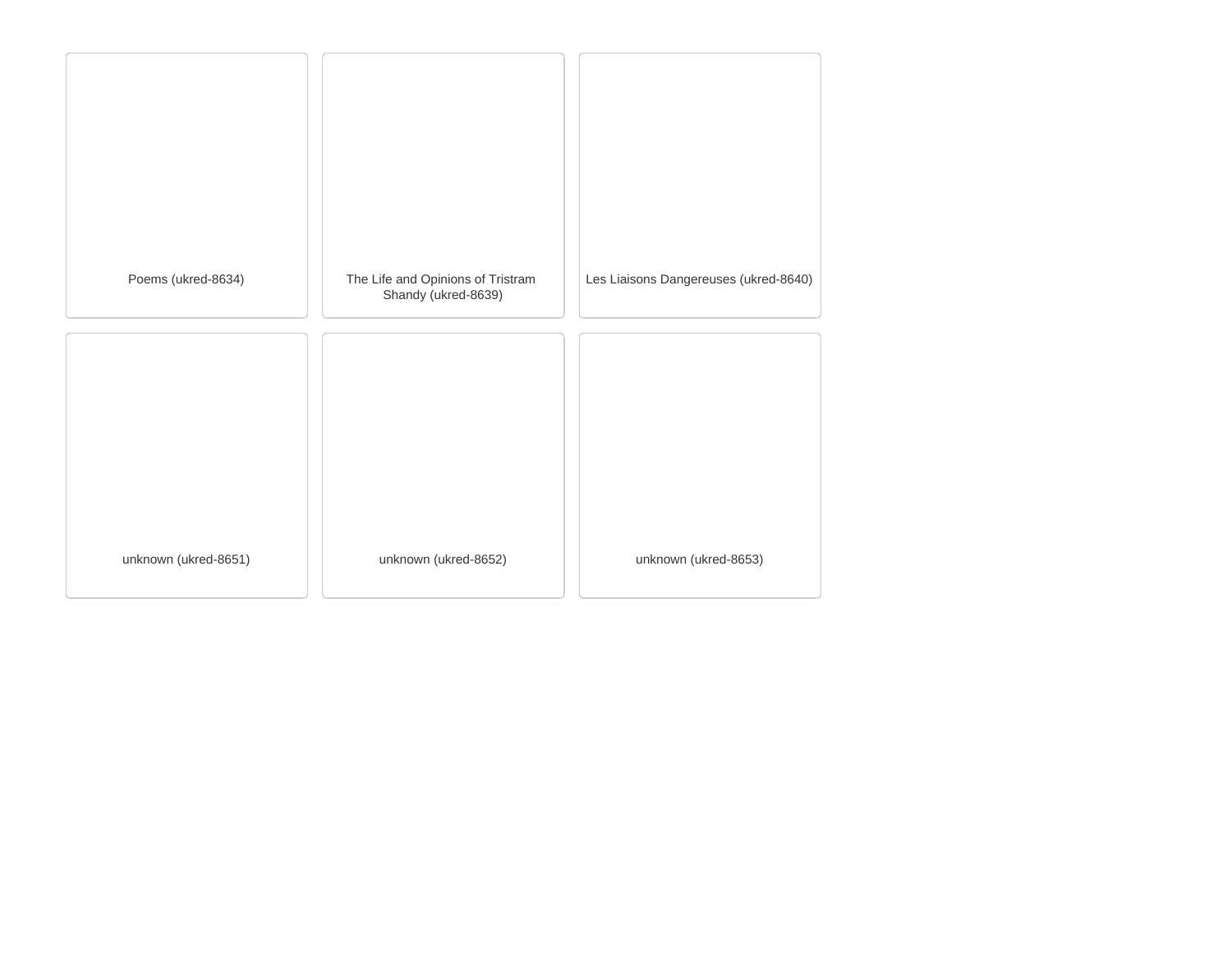